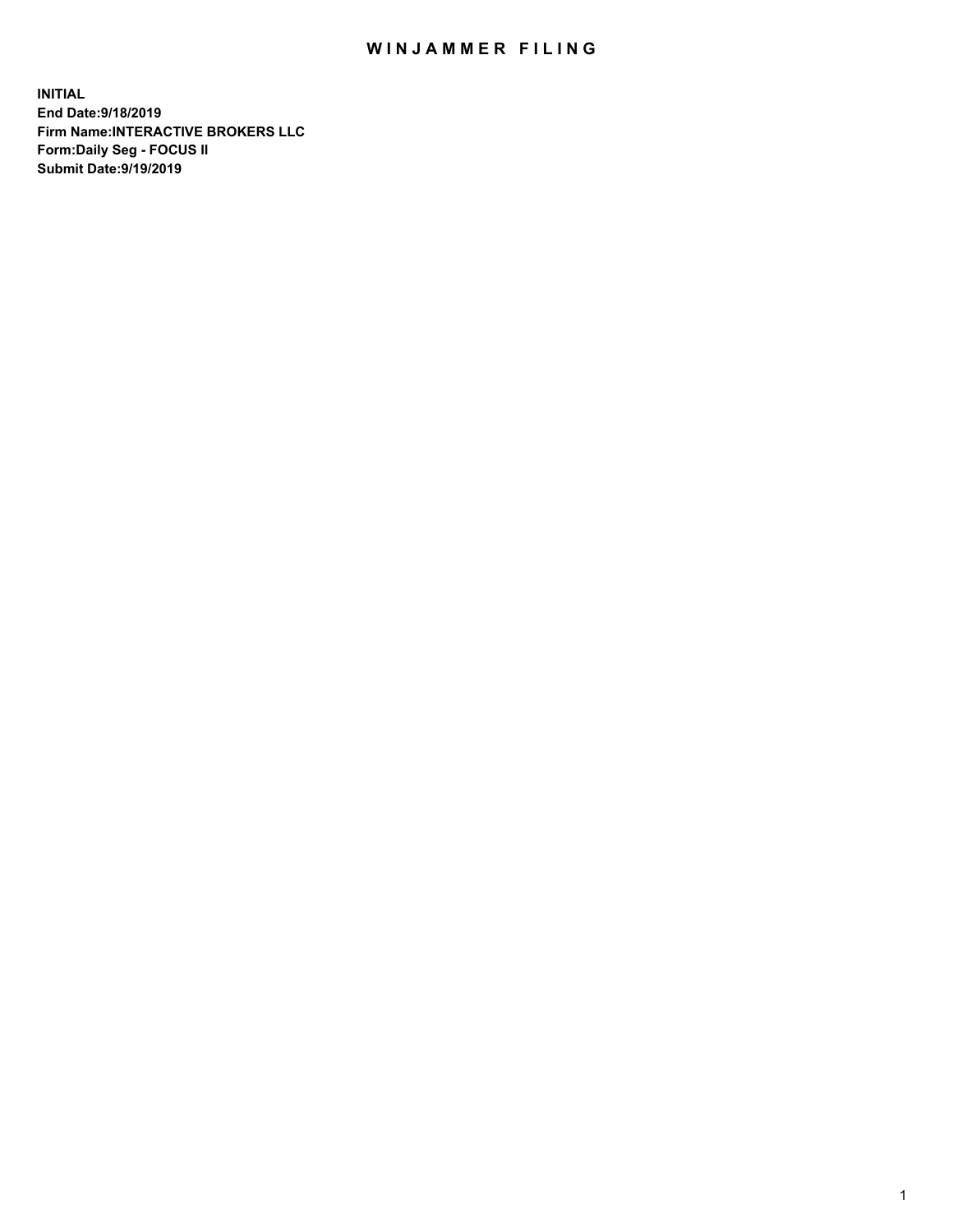**INITIAL End Date:9/18/2019 Firm Name:INTERACTIVE BROKERS LLC Form:Daily Seg - FOCUS II Submit Date:9/19/2019 Daily Segregation - Cover Page**

| Name of Company                                                                                                                                                                                                                                                                                                                | <b>INTERACTIVE BROKERS LLC</b>                                                                  |
|--------------------------------------------------------------------------------------------------------------------------------------------------------------------------------------------------------------------------------------------------------------------------------------------------------------------------------|-------------------------------------------------------------------------------------------------|
| <b>Contact Name</b>                                                                                                                                                                                                                                                                                                            | James Menicucci                                                                                 |
| <b>Contact Phone Number</b>                                                                                                                                                                                                                                                                                                    | 203-618-8085                                                                                    |
| <b>Contact Email Address</b>                                                                                                                                                                                                                                                                                                   | jmenicucci@interactivebrokers.c<br>om                                                           |
| FCM's Customer Segregated Funds Residual Interest Target (choose one):<br>a. Minimum dollar amount: ; or<br>b. Minimum percentage of customer segregated funds required:% ; or<br>c. Dollar amount range between: and; or<br>d. Percentage range of customer segregated funds required between:% and%.                         | $\overline{\mathbf{0}}$<br>$\overline{\mathbf{0}}$<br>155,000,000 245,000,000<br>0 <sub>0</sub> |
| FCM's Customer Secured Amount Funds Residual Interest Target (choose one):<br>a. Minimum dollar amount: ; or<br>b. Minimum percentage of customer secured funds required:% ; or<br>c. Dollar amount range between: and; or<br>d. Percentage range of customer secured funds required between:% and%.                           | $\overline{\mathbf{0}}$<br>0<br>80,000,000 120,000,000<br>0 <sub>0</sub>                        |
| FCM's Cleared Swaps Customer Collateral Residual Interest Target (choose one):<br>a. Minimum dollar amount: ; or<br>b. Minimum percentage of cleared swaps customer collateral required:% ; or<br>c. Dollar amount range between: and; or<br>d. Percentage range of cleared swaps customer collateral required between:% and%. | $\overline{\mathbf{0}}$<br><u>0</u><br>$\underline{0}$ $\underline{0}$<br>00                    |

Attach supporting documents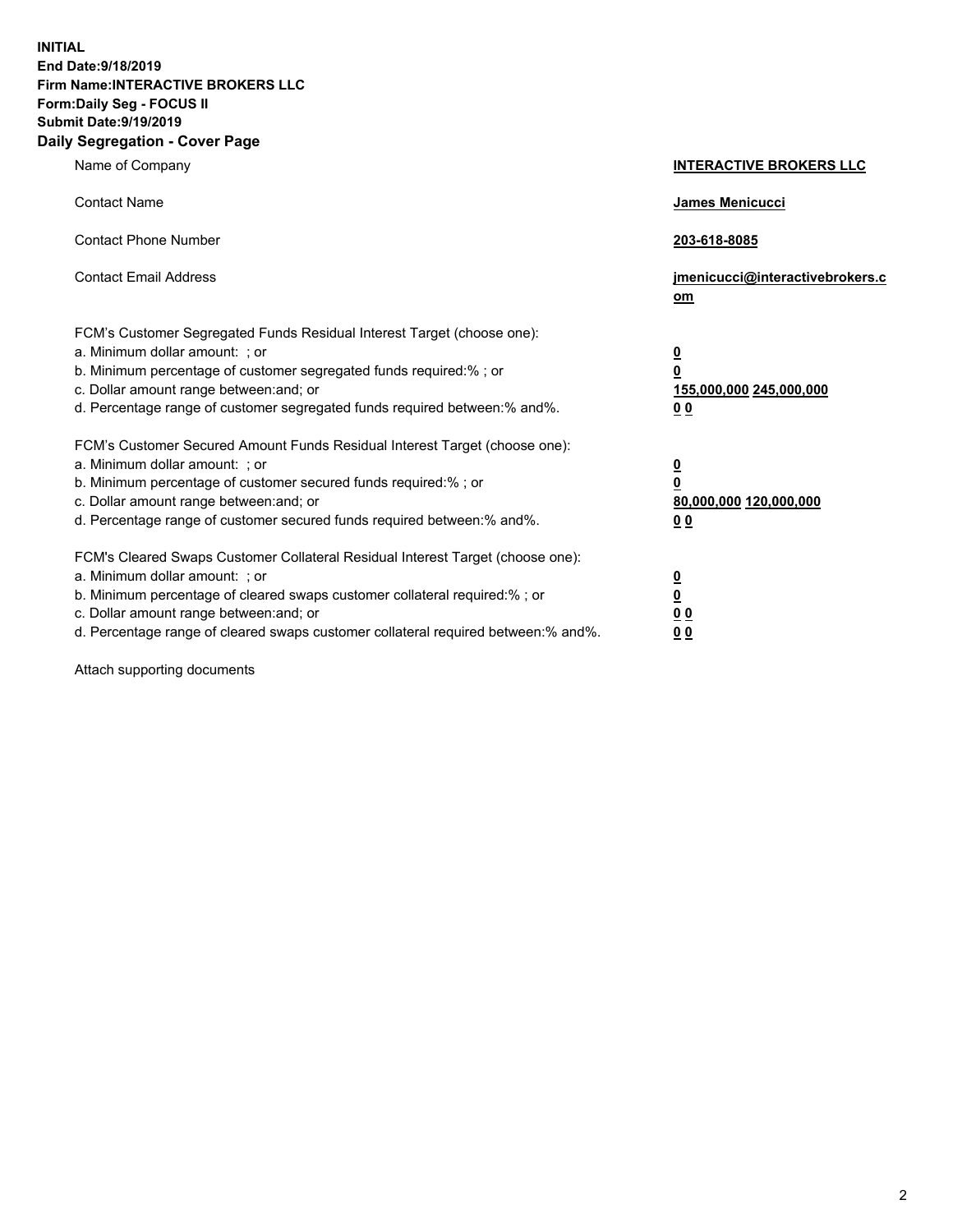## **INITIAL End Date:9/18/2019 Firm Name:INTERACTIVE BROKERS LLC Form:Daily Seg - FOCUS II Submit Date:9/19/2019 Daily Segregation - Secured Amounts**

|     | Daily Segregation - Secured Amounts                                                         |                                                |
|-----|---------------------------------------------------------------------------------------------|------------------------------------------------|
|     | Foreign Futures and Foreign Options Secured Amounts                                         |                                                |
|     | Amount required to be set aside pursuant to law, rule or regulation of a foreign            | $0$ [7305]                                     |
|     | government or a rule of a self-regulatory organization authorized thereunder                |                                                |
| 1.  | Net ledger balance - Foreign Futures and Foreign Option Trading - All Customers             |                                                |
|     | A. Cash                                                                                     | $-100,220,640$ [7315]                          |
|     | B. Securities (at market)                                                                   | $0$ [7317]                                     |
| 2.  | Net unrealized profit (loss) in open futures contracts traded on a foreign board of trade   | 602,891,484 [7325]                             |
| 3.  | Exchange traded options                                                                     |                                                |
|     | a. Market value of open option contracts purchased on a foreign board of trade              | 33,814 [7335]                                  |
|     | b. Market value of open contracts granted (sold) on a foreign board of trade                | -27,364 [7337]                                 |
| 4.  | Net equity (deficit) (add lines 1. 2. and 3.)                                               | 502,677,294 [7345]                             |
| 5.  | Account liquidating to a deficit and account with a debit balances - gross amount           | 3,936 [7351]                                   |
|     | Less: amount offset by customer owned securities                                            | 0 [7352] 3,936 [7354]                          |
| 6.  | Amount required to be set aside as the secured amount - Net Liquidating Equity              | 502,681,230 [7355]                             |
|     | Method (add lines 4 and 5)                                                                  |                                                |
| 7.  | Greater of amount required to be set aside pursuant to foreign jurisdiction (above) or line | 502,681,230 [7360]                             |
|     | 6.                                                                                          |                                                |
|     | FUNDS DEPOSITED IN SEPARATE REGULATION 30.7 ACCOUNTS                                        |                                                |
| 1.  | Cash in banks                                                                               |                                                |
|     | A. Banks located in the United States                                                       | 97,766,703 [7500]                              |
|     | B. Other banks qualified under Regulation 30.7                                              | 0 [7520] <b>97,766,703</b> [7530]              |
| 2.  | <b>Securities</b>                                                                           |                                                |
|     | A. In safekeeping with banks located in the United States                                   | 462,489,150 [7540]                             |
|     | B. In safekeeping with other banks qualified under Regulation 30.7                          | 0 [7560] 462,489,150 [7570]                    |
| 3.  | Equities with registered futures commission merchants                                       |                                                |
|     | A. Cash                                                                                     | $0$ [7580]                                     |
|     | <b>B.</b> Securities                                                                        | $0$ [7590]                                     |
|     | C. Unrealized gain (loss) on open futures contracts                                         | $0$ [7600]                                     |
|     | D. Value of long option contracts                                                           | $0$ [7610]                                     |
| 4.  | E. Value of short option contracts                                                          | 0 [7615] 0 [7620]                              |
|     | Amounts held by clearing organizations of foreign boards of trade<br>A. Cash                |                                                |
|     | <b>B.</b> Securities                                                                        | $0$ [7640]<br>$0$ [7650]                       |
|     | C. Amount due to (from) clearing organization - daily variation                             | $0$ [7660]                                     |
|     | D. Value of long option contracts                                                           | $0$ [7670]                                     |
|     | E. Value of short option contracts                                                          | 0 [7675] 0 [7680]                              |
| 5.  | Amounts held by members of foreign boards of trade                                          |                                                |
|     | A. Cash                                                                                     | -534,716,134 [7700]                            |
|     | <b>B.</b> Securities                                                                        | $0$ [7710]                                     |
|     | C. Unrealized gain (loss) on open futures contracts                                         | 600,413,310 [7720]                             |
|     | D. Value of long option contracts                                                           | 33,814 [7730]                                  |
|     | E. Value of short option contracts                                                          | <u>-27,364</u> [7735] <u>65,703,626</u> [7740] |
| 6.  | Amounts with other depositories designated by a foreign board of trade                      | 0 [7760]                                       |
| 7.  | Segregated funds on hand                                                                    | $0$ [7765]                                     |
| 8.  | Total funds in separate section 30.7 accounts                                               | 625,959,479 [7770]                             |
| 9.  | Excess (deficiency) Set Aside for Secured Amount (subtract line 7 Secured Statement         | 123,278,249 [7380]                             |
|     | Page 1 from Line 8)                                                                         |                                                |
| 10. | Management Target Amount for Excess funds in separate section 30.7 accounts                 | 80,000,000 [7780]                              |
| 11. | Excess (deficiency) funds in separate 30.7 accounts over (under) Management Target          | 43,278,249 [7785]                              |
|     |                                                                                             |                                                |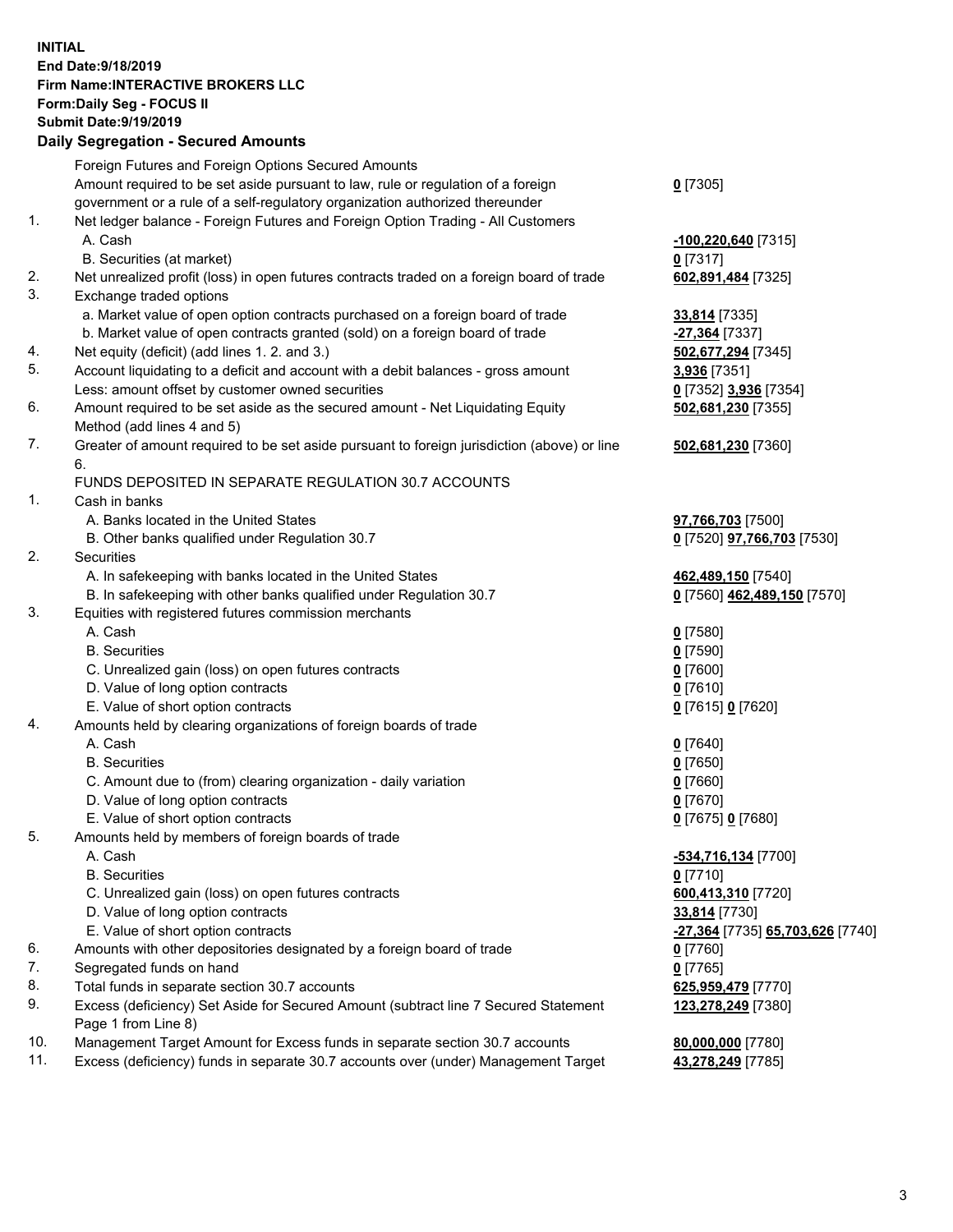**INITIAL End Date:9/18/2019 Firm Name:INTERACTIVE BROKERS LLC Form:Daily Seg - FOCUS II Submit Date:9/19/2019 Daily Segregation - Segregation Statement** SEGREGATION REQUIREMENTS(Section 4d(2) of the CEAct) 1. Net ledger balance A. Cash **4,129,719,850** [7010] B. Securities (at market) **0** [7020] 2. Net unrealized profit (loss) in open futures contracts traded on a contract market **-14,732,931** [7030] 3. Exchange traded options A. Add market value of open option contracts purchased on a contract market **233,640,220** [7032] B. Deduct market value of open option contracts granted (sold) on a contract market **-221,489,630** [7033] 4. Net equity (deficit) (add lines 1, 2 and 3) **4,127,137,509** [7040] 5. Accounts liquidating to a deficit and accounts with debit balances - gross amount **1,212,395** [7045] Less: amount offset by customer securities **0** [7047] **1,212,395** [7050] 6. Amount required to be segregated (add lines 4 and 5) **4,128,349,904** [7060] FUNDS IN SEGREGATED ACCOUNTS 7. Deposited in segregated funds bank accounts A. Cash **1,001,066,743** [7070] B. Securities representing investments of customers' funds (at market) **2,029,329,260** [7080] C. Securities held for particular customers or option customers in lieu of cash (at market) **0** [7090] 8. Margins on deposit with derivatives clearing organizations of contract markets A. Cash **3,276,263** [7100] B. Securities representing investments of customers' funds (at market) **1,298,057,795** [7110] C. Securities held for particular customers or option customers in lieu of cash (at market) **0** [7120] 9. Net settlement from (to) derivatives clearing organizations of contract markets **-13,636,643** [7130] 10. Exchange traded options A. Value of open long option contracts **233,630,332** [7132] B. Value of open short option contracts **-221,518,037** [7133] 11. Net equities with other FCMs A. Net liquidating equity **0** [7140] B. Securities representing investments of customers' funds (at market) **0** [7160] C. Securities held for particular customers or option customers in lieu of cash (at market) **0** [7170] 12. Segregated funds on hand **0** [7150] 13. Total amount in segregation (add lines 7 through 12) **4,330,205,713** [7180] 14. Excess (deficiency) funds in segregation (subtract line 6 from line 13) **201,855,809** [7190] 15. Management Target Amount for Excess funds in segregation **155,000,000** [7194] **46,855,809** [7198]

16. Excess (deficiency) funds in segregation over (under) Management Target Amount Excess